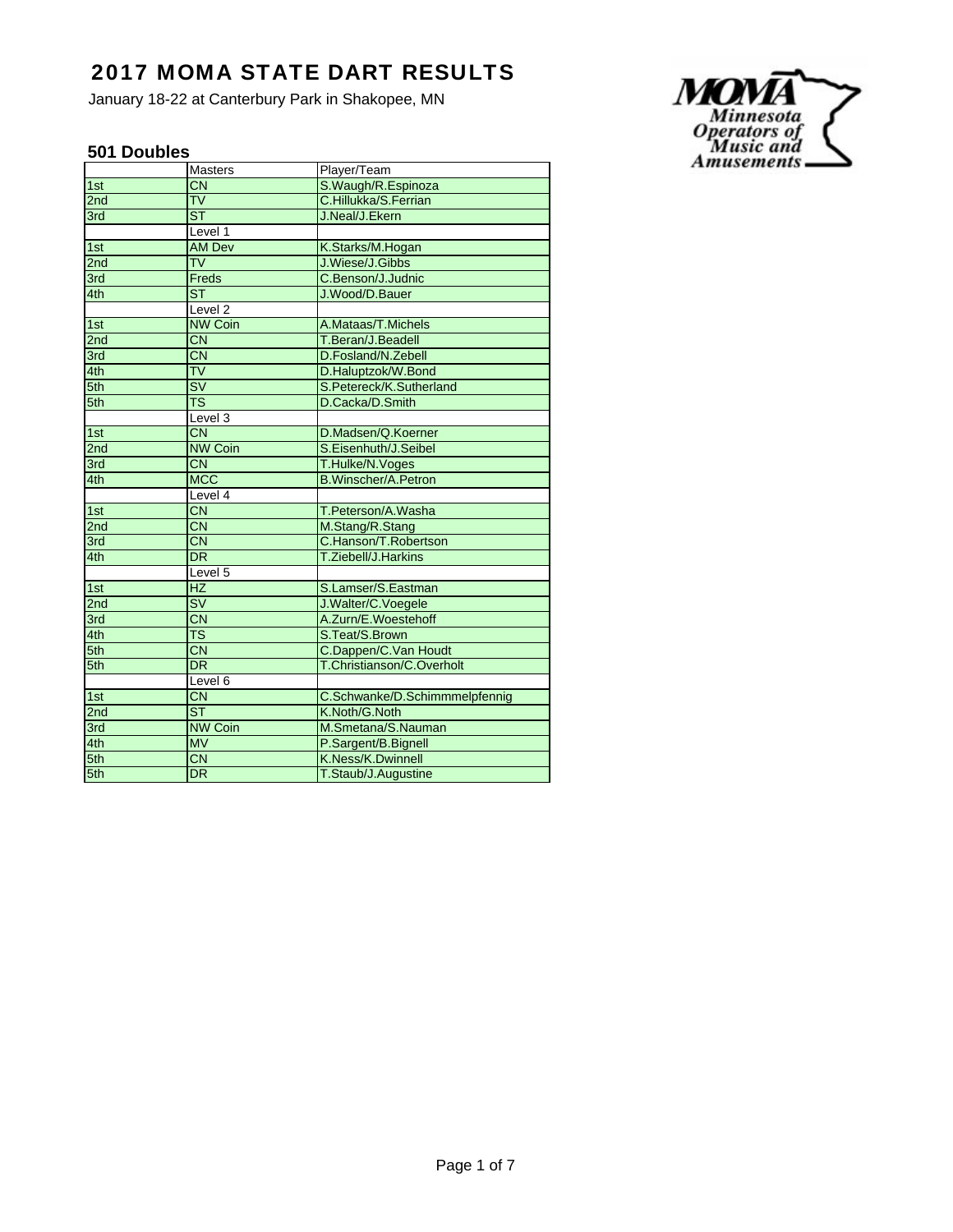January 18-22 at Canterbury Park in Shakopee, MN

### **Cricket Doubles**

|     | Masters                  | Player/Team                   |
|-----|--------------------------|-------------------------------|
| 1st | <b>MCC</b>               | R.Gervais/M.Gervais           |
| 2nd | $\overline{\mathsf{SV}}$ | <b>B.Aschbacher/D.Cloute</b>  |
| 3rd | ST                       | J.Klein/J.Wood                |
| 4th | AAA                      | <b>B.Brown/M.Rydeen</b>       |
| 5th | $\overline{\mathsf{TV}}$ | D.Laudon/J.Jenkinson          |
| 5th | Mus Ser                  | J.Werdel/T.Johnson            |
|     | Level 1                  |                               |
| 1st | <b>NW Coin</b>           | A.Matalas/T.Michels           |
| 2nd | Am Dev                   | D.Krause/D.Mueller            |
| 3rd | <b>TS</b>                | S.Milich/J.Oseby              |
| 4th | <b>MCC</b>               | J.Gerads/A.Imdeike            |
| 5th | $\overline{\text{CN}}$   | <b>B.Nemitz/R.Nemitz</b>      |
| 5th | <b>St</b>                | G.Knuth/J.Tibbits             |
|     | Level <sub>2</sub>       |                               |
| 1st | $\overline{\text{CN}}$   | T.Beran/J.Beadell             |
| 2nd | <b>CN</b>                | C.Hanson/J.Homan              |
| 3rd | TV                       | E.Gerth/P.Bennecke            |
| 4th | $\overline{\text{ST}}$   | T.Laschinger/N.Hovland        |
| 5th | $\overline{DR}$          | F.Ellison/G.Raetz             |
| 5th | SV                       | S.Petereck/K.Sutherland       |
| 7th | <b>TV</b>                | D.Haluptzok/W.Bond            |
| 7th | $\overline{\text{CN}}$   | J.Beilke/L.Knoell             |
|     | Level 3                  |                               |
| 1st | <b>DR</b>                | J.Lindow/M.Lindow             |
| 2nd | <b>CN</b>                | M.Liestman/D.Miller           |
| 3rd | ST                       | S.Schoeder/C.DeLong           |
| 4th | $\overline{\text{ST}}$   | J.Shelton/B.Cruser            |
| 5th | <b>NW Coin</b>           | R.Lloyd/K.Dudley              |
| 5th | <b>ST</b>                | G.Noth/T.Noth                 |
| 7th | $\overline{\mathsf{TV}}$ | J. Thornson/B. Turnboom       |
| 7th | <b>MCC</b>               | B.Schmitz/L.Janssen           |
|     | Level 4                  |                               |
| 1st | CN                       | D.Goetz/M.Winters             |
| 2nd | <b>MCC</b>               | A.Trutwin/H.Young             |
| 3rd | ST                       | M.Rolbiecki/S.Hubbard         |
| 4th | Am Dev                   | P.Kietzmann/M.Mulroy          |
| 5th | <b>TV</b>                | J.Hoosline/M.Hoosline         |
| 5th | <b>TV</b>                | E.Osterhoudt/E.Pierzina       |
| 7th | <b>MCC</b>               | A.Koep/J.Peacock              |
| 7th | $\overline{\text{CN}}$   | T.Ziebell/J.Harkins           |
|     | Level 5                  |                               |
| 1st | <b>MV</b>                | J.Malecha Tupy/C.Anderson     |
| 2nd | <b>TV</b>                | R.Moberg/B.Osterhoudt         |
| 3rd | CR                       | <b>B.Krulish/N.Buss</b>       |
| 4th | DR                       | T.Staub/J.Augustine           |
| 5th | Mus Ser                  | M.Husaboe/M.Kiggins           |
| 5th | DR                       | M.Herman/B.Casper             |
|     | Level 6                  |                               |
| 1st | CN                       | C.Schwanke/D.Schimmelpfenning |
| 2nd | <b>CN</b>                | A.Weiland/J.Junemann          |
| 3rd | Mus Ser                  | J.Kiggins/B.Kiggins           |
| 4th | <b>NW Coin</b>           | J.Adrian/A.Barrera            |
| 5th | <b>CN</b>                | K.Beran/S.Whitaker            |
| 5th | $\overline{\mathsf{TS}}$ | S.Teat/C.Perez                |
|     |                          |                               |

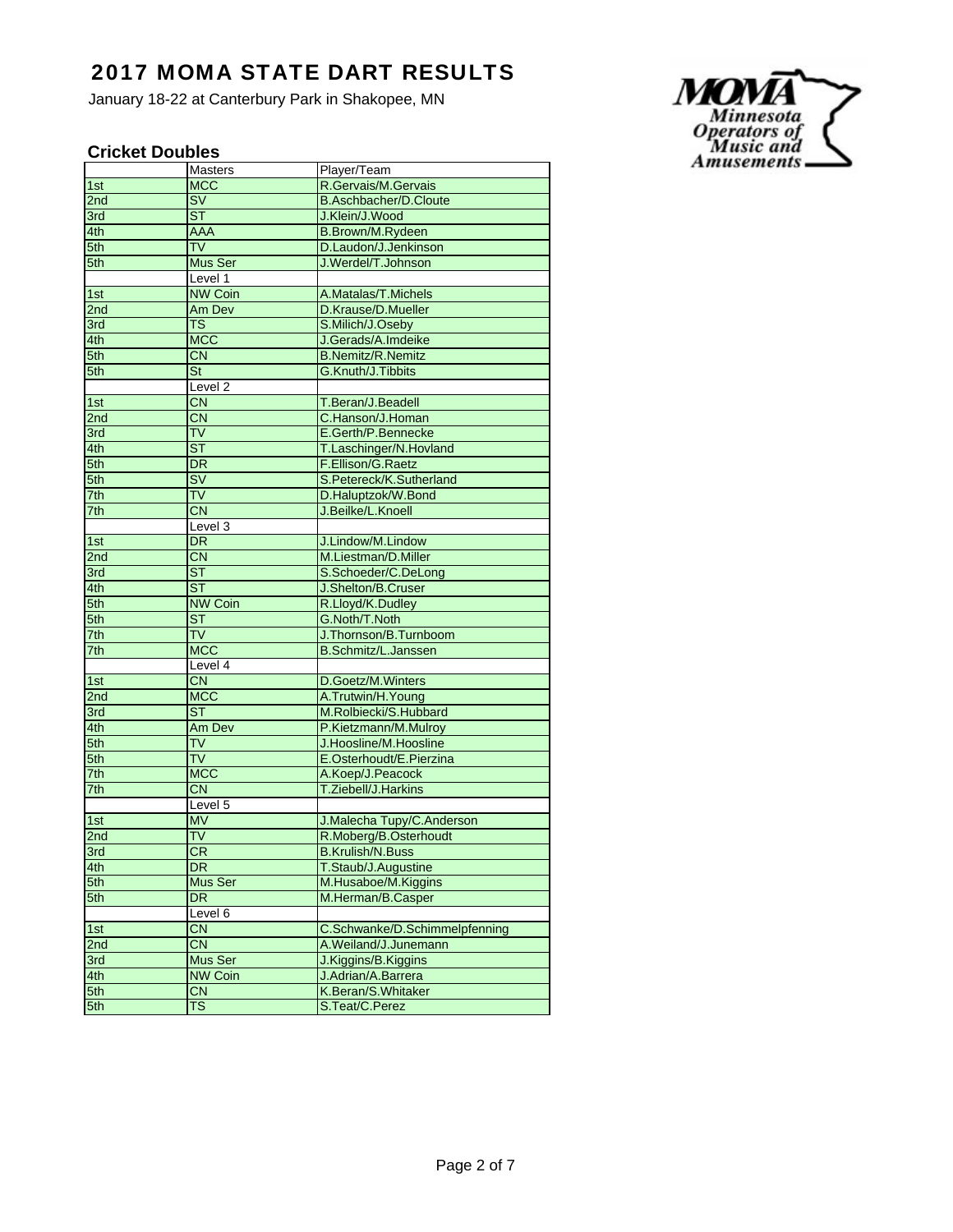January 18-22 at Canterbury Park in Shakopee, MN

#### **501 Mixed Doubles**

|                 | Level 1        | Player/Team                  |
|-----------------|----------------|------------------------------|
| 1st             | AAA            | A.Spott/J.Schreiber          |
| 2 <sub>nd</sub> | TV             | K.Wilson/H.Stillgenbauer     |
| 3rd             | <b>TV</b>      | D.Huinstad/D.Laudon          |
| 4th             | TV             | T.Bryson/J.Paulson           |
|                 | Level 2        |                              |
| 1st             | CN.            | J.Dohmen/J.Meyer             |
| 2 <sub>nd</sub> | <b>NW Coin</b> | M.Smetana/A.Smetana          |
| 3rd             | DR             | J.Lindow/M.Lindow            |
| 4th             | <b>MCC</b>     | <b>B.Schmitz/L.Janssen</b>   |
|                 | Level 3        |                              |
| 1st             | TV             | <b>B.Diamaio/J.McConnell</b> |
| 2 <sub>nd</sub> | <b>CN</b>      | C.Stefanoc/N.Ebert           |
| 3rd             | СN             | J.Cole/B.Ellingson           |
| 4th             | TS             | A.Tri/J.Tri                  |
|                 | Level 4        |                              |
| 1st             | Donivan        | M.Schoettle/J.Woodford       |
| 2 <sub>nd</sub> | СN             | S.Trost/E.Woestehoff         |
| 3rd             | Mus Ser        | M.Kiggins/B.Kiggins          |
| 4th             | <b>MCC</b>     | A.Kreager/L.Kreager          |

### **Cricket Mixed Doubles**

|     | Level 1                | Player/Team               |
|-----|------------------------|---------------------------|
| 1st | AAA                    | A.Spott/J.Schreiber       |
| 2nd | <b>CN</b>              | C.Van Houdt/R.Espinoza    |
| 3rd | <b>TV</b>              | T.Bryson/J.Paulson        |
|     | Level <sub>2</sub>     |                           |
| 1st | <b>CN</b>              | K.Bissell/J.Gwilt         |
| 2nd | <b>WSL</b>             | J.Klungtvedt/M.Klungtvedt |
| 3rd | <b>DR</b>              | J.Beyers/P.Beyers         |
|     | Level 3                |                           |
| 1st | <b>NW Coin</b>         | M.Smetana/A.Smetana       |
| 2nd | <b>CN</b>              | J.Dohmen/J.Stang          |
| 3rd | <b>St</b>              | S.Schoeder/C.DeLong       |
| 4th | <b>TV</b>              | R.Moberg/D.Reini          |
|     | Level 4                |                           |
| 1st | <b>NA</b>              | R.Connor/J.Allen          |
| 2nd | Donivan                | M.Schoettle/J.Woodford    |
| 3rd | <b>TS</b>              | A.Tri/J.Tri               |
| 4th | <b>TV</b>              | D.Stich/K.Faulconer       |
| 5th | <b>DR</b>              | C.Headline/K.Mesagna      |
| 5th | <b>MCC</b>             | <b>B.Winscher/E.Boser</b> |
|     | Level 5                |                           |
| 1st | <b>CN</b>              | A.Haycraft/G.Schultz      |
| 2nd | $\overline{\text{ST}}$ | N.Jacobson/S.Zomok        |
| 3rd | <b>HZW</b>             | <b>B.Allen/E.Howard</b>   |
| 4th | <b>CN</b>              | J.Peck/J.Juenemann        |

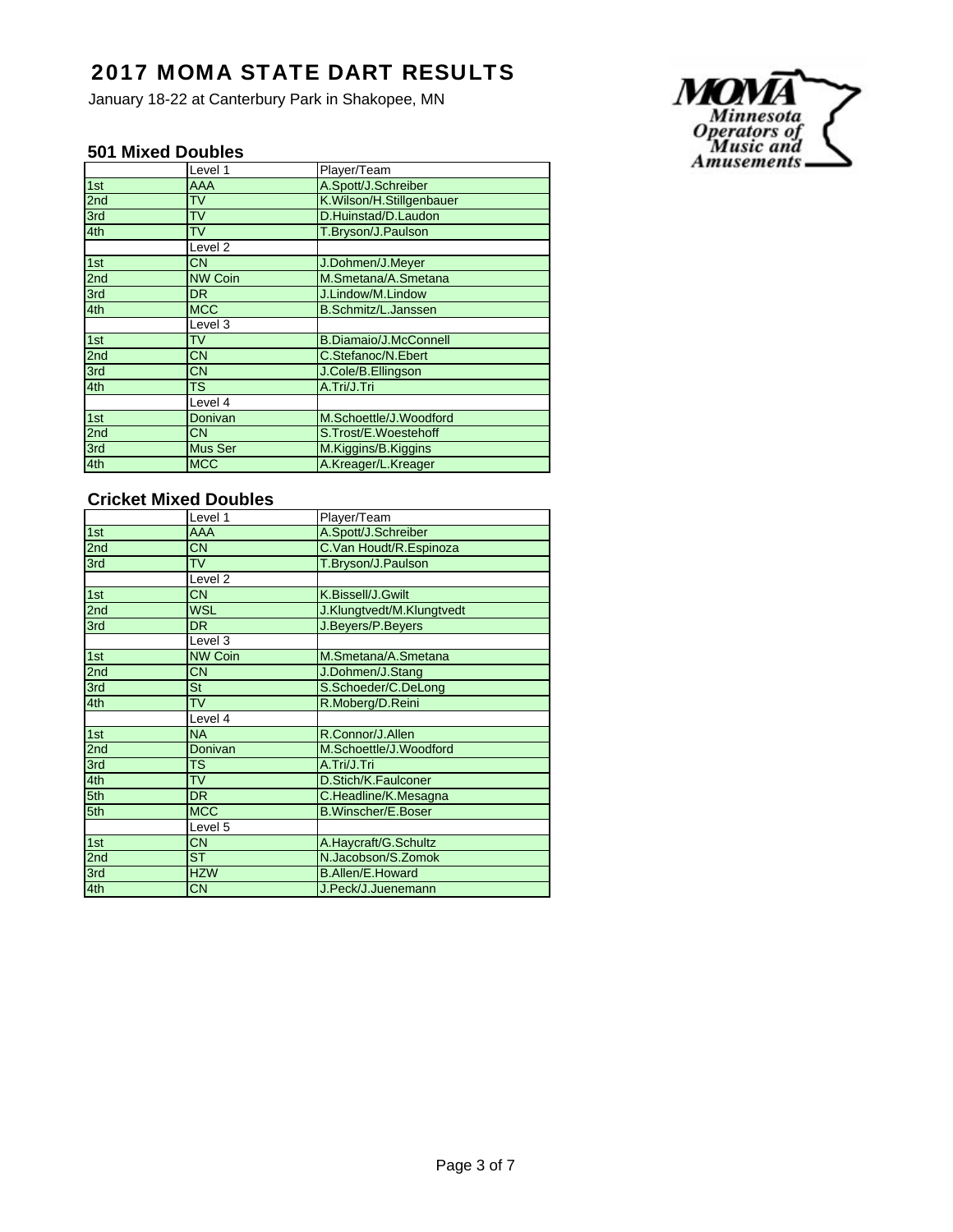January 18-22 at Canterbury Park in Shakopee, MN

### **501 Singles**

|                  | Masters                  | Player/Team                   |
|------------------|--------------------------|-------------------------------|
| 1st              | Mus Ser                  | <b>Travis Johnson</b>         |
| 2nd              | <b>TV</b>                | <b>Scott Ferrian</b>          |
| 3rd              | $\overline{\mathsf{SV}}$ | <b>Dustin Cloute</b>          |
| 4th              | <b>MCC</b>               | Ryan Loch                     |
|                  | Level 1                  |                               |
| 1st              | <b>CN</b>                | <b>Jody Homan</b>             |
| 2nd              | $\overline{\text{CN}}$   | <b>Jeff Coleman</b>           |
| 3rd              | Am Dev                   | <b>Brandon Sanchez</b>        |
| 4th              | TV                       | Pete Wilson                   |
|                  | Level <sub>2</sub>       |                               |
| 1st              | <b>DR</b>                | <b>Fred Ellison</b>           |
| 2nd              | <b>DR</b>                | <b>Mitch Peterson</b>         |
| 3rd              | $\overline{\text{ST}}$   | Dale Sinz                     |
| 4th              | Am Dev                   | <b>Derek Krause</b>           |
| 5th              | <b>MCC</b>               | <b>Jayme Gerads</b>           |
| 5th              | ST.                      | George Knuth                  |
|                  | Level 3                  |                               |
| 1st              | <b>NW Coin</b>           | <b>Travis Michels</b>         |
| 2nd              | <b>ST</b>                | <b>Chad Smith</b>             |
| 3rd              | $\overline{\mathsf{SV}}$ | <b>Bob Gullickson</b>         |
| 4th              | <b>MCC</b>               | <b>Aaron Petron</b>           |
| 5th              | <b>MCC</b>               | <b>Dustin Mueller</b>         |
|                  | <b>NW Coin</b>           |                               |
| 5th<br>7th       | <b>TV</b>                | <b>Antone Matalas</b>         |
|                  |                          | William Bond                  |
| 7th              | Freds                    | <b>Matt Zarda</b>             |
|                  | Level 4                  |                               |
| 1st              | $\overline{\text{ST}}$   | Dan Bauer                     |
| 2nd              | <b>MCC</b>               | Anton Imdeike                 |
| 3rd              | <b>CN</b>                | <b>Larry Knoell</b>           |
| 4th              | <b>CN</b>                | <b>Nate Voges</b>             |
| 5th              | <b>MCC</b>               | <b>Ross Barten</b>            |
| 5th              | <b>SV</b>                | <b>Ken Sutherland</b>         |
| 7th              | <b>MCC</b>               | <b>Todd Lanoue</b>            |
| 7th              | <b>TS</b>                | Daryl Cacka                   |
|                  | Level 5                  |                               |
| $\overline{1st}$ | <b>CN</b>                | <b>Darwin Goetz</b>           |
| 2nd              | <b>TV</b>                | <b>Troy Middelstadt</b>       |
| 3rd              | <b>MCC</b>               | <b>Hunter Young</b>           |
| 4th              | <b>CN</b>                | Doug Burt                     |
| 5th              | <b>AAA</b>               | <b>Kyle Klossner</b>          |
| 5th              | <b>CN</b>                | <b>Jason Hemish</b>           |
| 7th              | <b>MV</b>                | <b>Brandon Bignell</b>        |
| 7th              | <b>ST</b>                | <b>Gary Noth</b>              |
|                  | Level 6                  |                               |
| 1st              | <b>HZW</b>               | Shane Eastman                 |
| 2nd              | <b>CN</b>                | Ron Stang                     |
| 3rd              | <b>MV</b>                | <b>Chris Anderson</b>         |
| 4th              | <b>TV</b>                | John Hoosline                 |
| 5th              | $\overline{\text{CN}}$   | <b>Andy Weiland</b>           |
| 5th              | <b>CN</b>                | <b>Dustin Schimmelpfennig</b> |
|                  | Level 7                  |                               |
| 1st              | <b>CN</b>                | <b>Pete Barnett</b>           |
| 2nd              | <b>DR</b>                | <b>Dylan Anderson</b>         |
| 3rd              | DR.                      | <b>Reggie Miller</b>          |
| 4th              | Freds                    | <b>Nate Mantor</b>            |
|                  | Level 8                  |                               |
| 1st              | Freds                    | <b>Brandi Knutson</b>         |
| 2nd              | <b>CN</b>                | <b>Seth Devos</b>             |
| 3rd              | <b>CN</b>                | <b>Jeff Svihel</b>            |
| 4th              | <b>MV</b>                | Josh Malecha-Tupy             |
|                  |                          |                               |

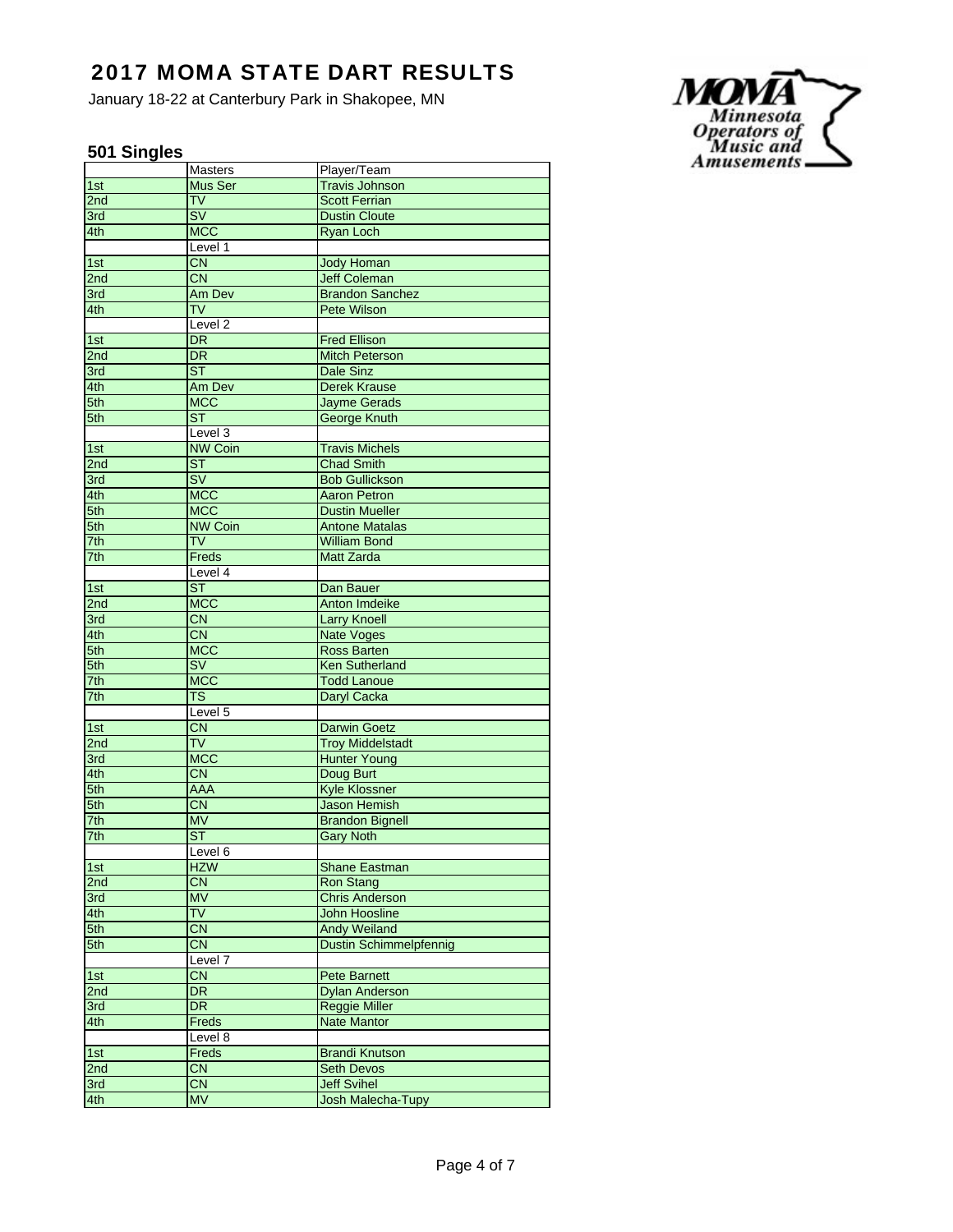January 18-22 at Canterbury Park in Shakopee, MN

### **Cricket Singles**

|     | Masters                  | Player/Team                   |
|-----|--------------------------|-------------------------------|
| 1st | Mus Ser                  | <b>Travis Johnson</b>         |
| 2nd | <b>CN</b>                | <b>Rick Espinoza</b>          |
| 3rd | DR.                      | <b>Ryan Melton</b>            |
| 4th | <b>TV</b>                | <b>Darrell Nykenen</b>        |
| 5th | <b>ST</b>                | <b>Andy Dahl</b>              |
| 5th | Am Dev                   | <b>Kevin Starks</b>           |
|     | Level 1                  |                               |
| 1st | <b>NW Coin</b>           | <b>Antone Matalas</b>         |
| 2nd | <b>MCC</b>               | <b>Nick Pittman</b>           |
| 3rd | <b>ST</b>                | Pete Peterson                 |
| 4th | Am Dev                   | <b>Derek Krause</b>           |
| 5th | TV                       | <b>William Bond</b>           |
| 5th | <b>MCC</b>               | <b>Aaron Petron</b>           |
| 7th | <b>DR</b>                | <b>Nar Adams</b>              |
| 7th | $\overline{\text{ST}}$   | <b>Jason Tibbits</b>          |
|     | $L$ evel $2$             |                               |
| 1st | <b>NW Coin</b>           | <b>Travis Michels</b>         |
| 2nd | Am Dev                   | <b>Lucas Burton</b>           |
| 3rd | <b>CN</b>                | Scott Bielejeski              |
| 4th | $\overline{\mathsf{SV}}$ | <b>Bob Gullickson</b>         |
| 5th | <b>CN</b>                | <b>Jody Homan</b>             |
| 5th | <b>CN</b>                | <b>Nate Voges</b>             |
| 7th | <b>TV</b>                | <b>Mike Pream</b>             |
| 7th | <b>WSL</b>               | <b>Michael Klungtvedt</b>     |
| 9th | <b>CN</b>                | <b>Jake Stang</b>             |
| 9th | <b>DR</b>                | <b>Darrin Anderson</b>        |
| 9th | $\overline{\text{CN}}$   | <b>Chance Wohlers</b>         |
| 9th | AAA                      | <b>Andrew Kleve</b>           |
|     | Level <sub>3</sub>       |                               |
| 1st | <b>MCC</b>               | <b>Hunter Young</b>           |
| 2nd | Freds                    | <b>Calli Hohensee</b>         |
| 3rd | <b>CN</b>                | <b>Dustin Schimmelpfennig</b> |
| 4th | <b>HZW</b>               | <b>Steve Lamser</b>           |
| 5th | $\overline{\mathsf{sv}}$ | <b>John Montoya</b>           |
| 5th | <b>HZW</b>               | <b>Shane Eastman</b>          |
| 7th | <b>MCC</b>               | <b>Aaron Trutwin</b>          |
| 7th | <b>NA</b>                | <b>Jeremy Londgren</b>        |
| 9th | $\overline{\text{CN}}$   | <b>Mike Winters</b>           |
| 9th | <b>TV</b>                | Dave Haluptzok                |
| 9th | <b>NW Coin</b>           | <b>Justin Seibel</b>          |
| 9th | <b>DR</b>                | <b>Shawn Bang</b>             |
|     | Level 4                  |                               |
| 1st | <b>TV</b>                | <b>Brandon Turnboom</b>       |
| 2nd | $\overline{\text{CN}}$   | <b>Dave Trost</b>             |
| 3rd | <b>AAA</b>               | <b>Walt Fivecoate</b>         |
| 4th | <b>MV</b>                | <b>Brian Kaphing</b>          |
| 5th | <b>CN</b>                | <b>Scott Gothberg</b>         |
| 5th | <b>AAA</b>               | Joe Larson                    |

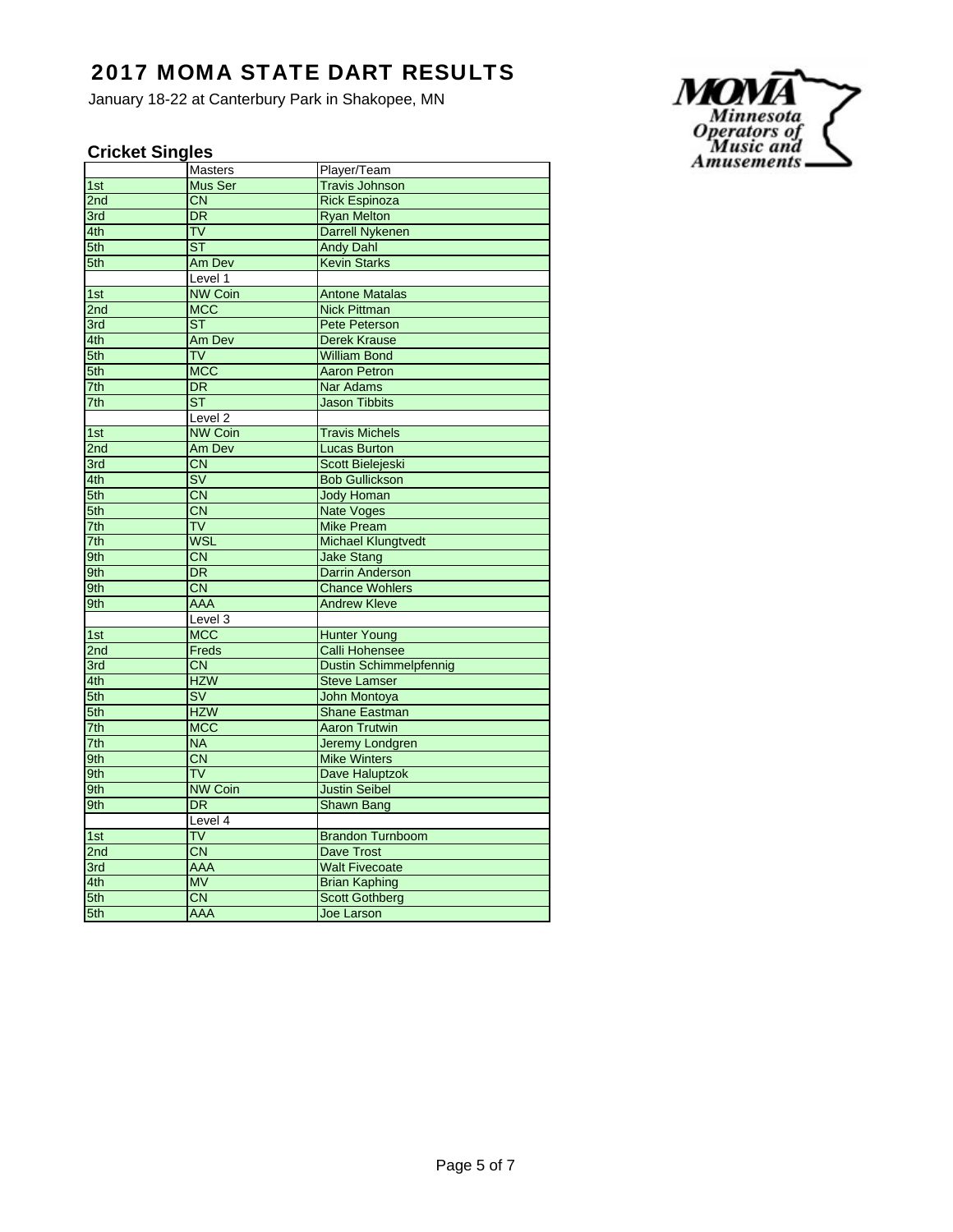January 18-22 at Canterbury Park in Shakopee, MN

### **Cricket Team**

|                 | <b>Masters</b>                    |                                 |
|-----------------|-----------------------------------|---------------------------------|
| 1st             | <b>MCC</b>                        | <b>Gon Hogin</b>                |
| 2nd             | Mus Ser                           | <b>Bumble Bee Tuna</b>          |
| 3rd             | <b>ST</b>                         | <b>Cell Block Jail Breakers</b> |
| 4th             | $\overline{\mathsf{S}\mathsf{V}}$ | Devil's Army                    |
|                 | Level 1                           |                                 |
| 1st             | $\overline{\text{ST}}$            | <b>Burly n Bucks</b>            |
| 2nd             | $\overline{\mathsf{DR}}$          | <b>Clever &amp; Witty</b>       |
| 3rd             | $\overline{\mathsf{DR}}$          | <b>Dart Addicts</b>             |
| 4th             | $\overline{\mathsf{TV}}$          | <b>Who Dat</b>                  |
|                 | Level <sub>2</sub>                |                                 |
| 1st             | $\overline{\text{ST}}$            | <b>Honey Hole</b>               |
| 2 <sub>nd</sub> | $\overline{\mathsf{TV}}$          | Abby Reg Joes                   |
| 3rd             | $\overline{CN}$                   | <b>Where's JB</b>               |
| 4th             | <b>NW Coin</b>                    | <b>Rookies</b>                  |
| 5th             | $\overline{\text{CN}}$            | Kat's Tats Kato                 |
| 5th             | <b>CN</b>                         | <b>Flight Club</b>              |
|                 | Level 3                           |                                 |
| 1st             | <b>AAA</b>                        | The Four Horsemen               |
| 2nd             | <b>AAA</b>                        | <b>Team Ed</b>                  |
| 3rd             | <b>MCC</b>                        | <b>Chicken Chokers</b>          |
| 4th             | <b>WSL</b>                        | <b>Kato Bullshooters</b>        |
| 5th             | $\overline{\text{ST}}$            | <b>Corral Bar Oops</b>          |
| 5th             | $\overline{\mathsf{TV}}$          | <b>Get Over It</b>              |
|                 | Level 4                           |                                 |
| 1st             | $\overline{\mathsf{TV}}$          | YP                              |
| 2nd             | $\overline{\text{TS}}$            | Ras Too                         |
| 3rd             | DR                                | Julio's                         |
| 4th             | Donivan                           | <b>DVS</b>                      |
| 5th             | $\overline{\mathsf{ST}}$          | <b>Market Street Tap</b>        |
| 5th             | <b>AAA</b>                        | <b>Slam Pigs</b>                |
|                 | Level 5                           |                                 |
| 1st             | $\overline{CN}$                   | Johan's BMDS x 2                |
| 2 <sub>nd</sub> | $\overline{\mathsf{TV}}$          | Double In Stumble Out           |
| 3rd             | Dean                              | Dean Vending #1                 |
| 4th             | $\overline{\text{CN}}$            | <b>Oh Shith Tzu</b>             |
| 5th             | <b>NA</b>                         | Northern Amusements #1          |
| 5th             | Freds                             | Tap House 3                     |